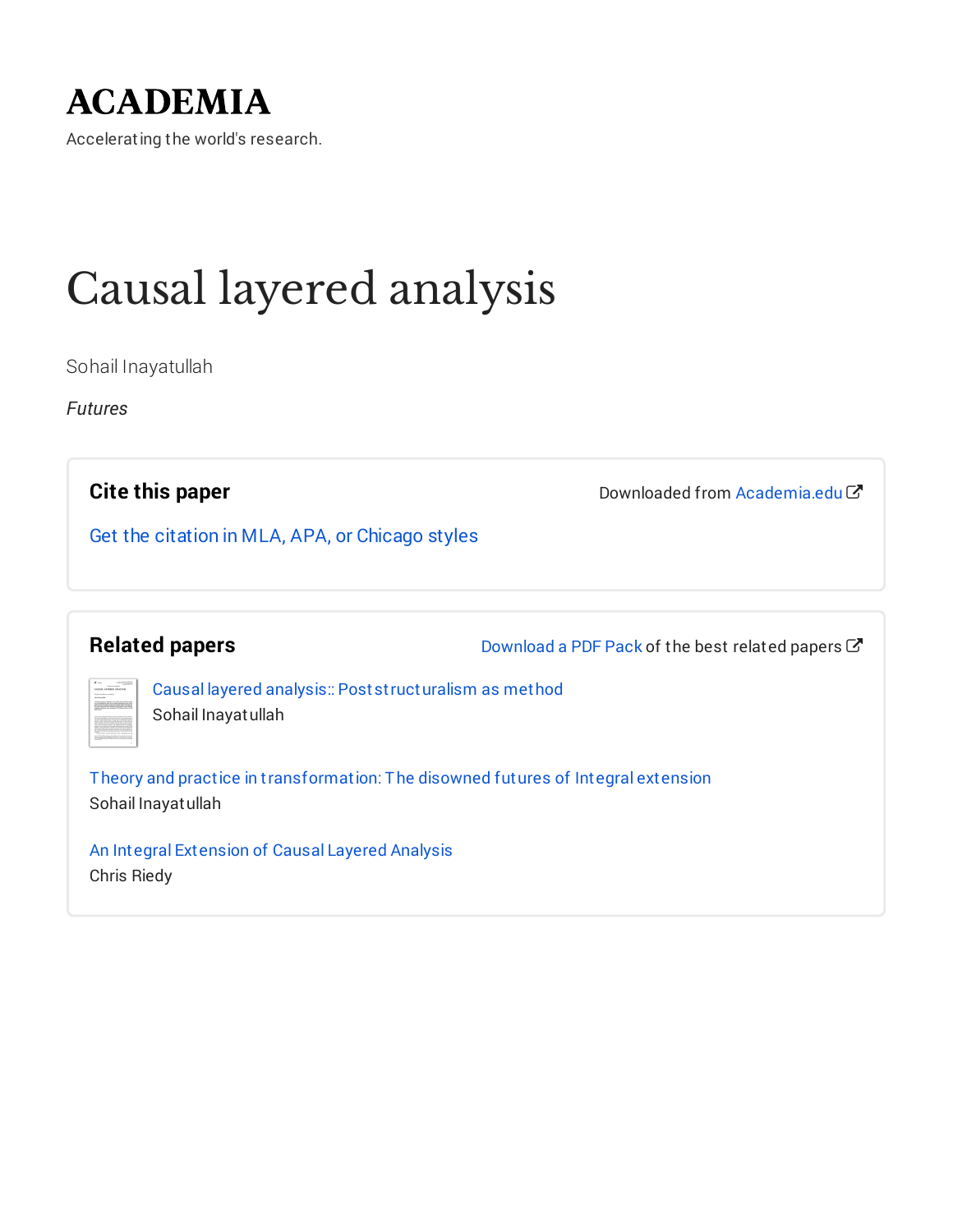

**PII: S0016–3287(98)00086-X**

# **CAUSAL LAYERED ANALYSIS**

## Poststructuralism as method

### **Sohail Inayatullah**

**Causal layered analysis is offered as a new futures research method. It utility is not in predicting the future but in creating transformative spaces for the creation of alternative futures. Causal layered analysis consists of four levels: the litany, social causes, discourse/worldview and myth/metaphor. The challenge is to conduct research that moves up and down these layers of analysis and thus is inclusive of different ways of knowing. 1998 Elsevier Science Ltd. All rights reserved**

In the context of using poststructuralism as a research method, this article introduces a new futures research method—causal layered analysis (CLA). Causal layered analysis is concerned less with predicting a particular future and more with opening up the present and past to create alternative futures. It focuses less on the horizontal spatiality of futures—in contrast to techniques such as emerging issues analysis, scenarios and backcasting—and more on the vertical dimension of futures studies, of layers of analysis. Causal layered analysis opens up space for the articulation of constitutive discourses, which can then be shaped as scenarios. Rick Slaughter considers it a paradigmatic method that reveals deep worldview committments behind surface phenomena.<sup>1</sup> Writes Slaughter, 'Causal layered analysis... provides a richer account of what is being studied than the more common empiricist or predictive orientation which merely 'skims the surface'. But because mastery of the different layers calls for critical and hermeneutic skills that originate in the humanities, some futures practitioners may find the method challenging at first.<sup>2</sup>

This article hopes to reduce the difficulties involved in understanding and using

From 1994–1998, Dr. Sohail Inayatullah was senior research fellow at the Communication Centre, Queensland University of Technology, Box 2434, Brisbane, 4001, Australia (Tel: 61-7-3864-2192, fax: 61-7-3864-1813, email: s.inayatullah@qut.edu.au and sinayatullah@hotmail.com). He is now associated with the Noosa Institute for the Future, Australia. Inayatullah is the co-editor of the *Journal of Futures Studies* and is Associate editor of *New Renaissance*.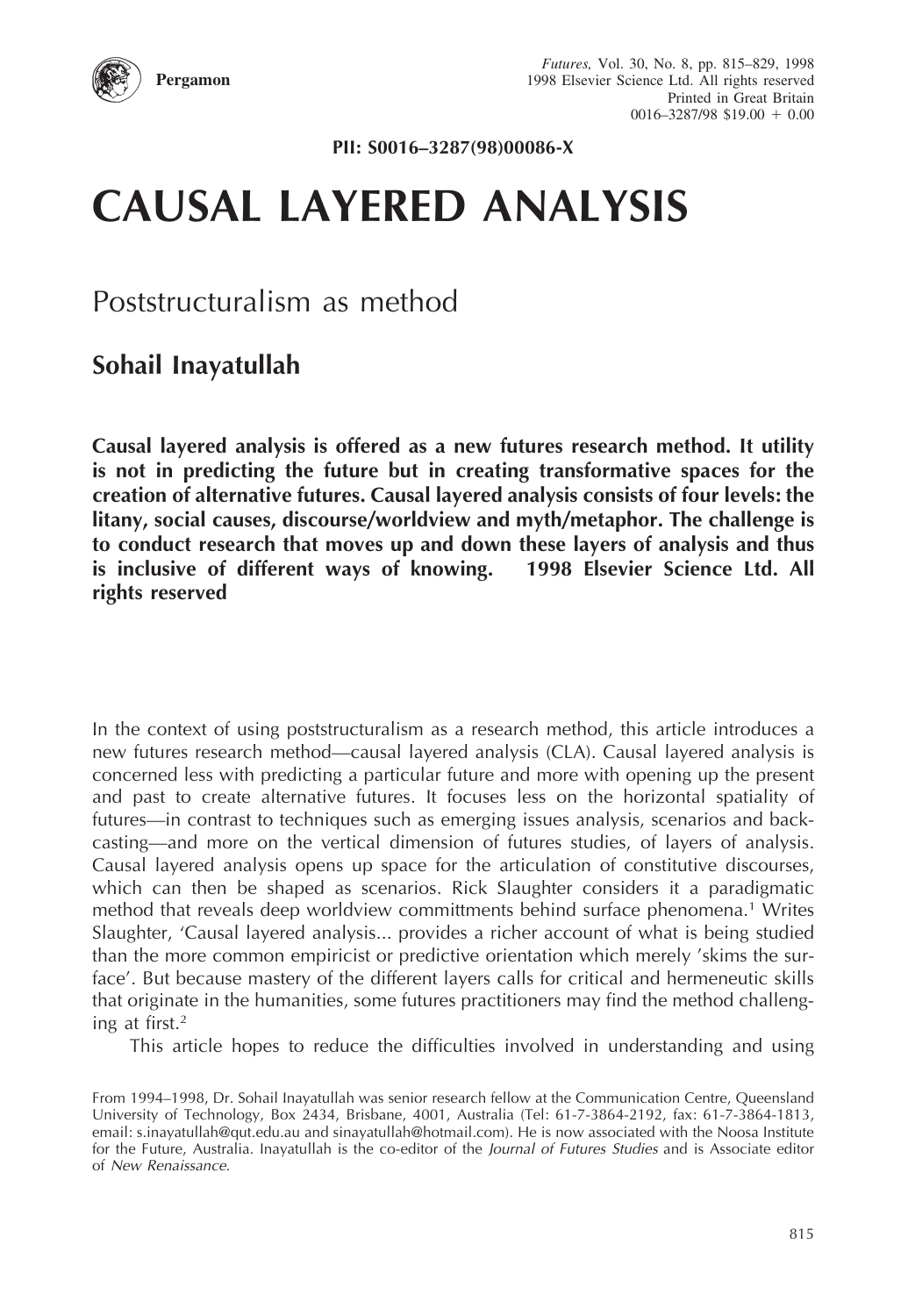causal layered analysis by providing a methodological perspective to the context of critical futures research, namely, poststructuralism.

Causal layered analysis has been successfully used in a variety of workshops and futures courses in the last six years. It is especially useful in workshops with individuals either of different cultures or different approaches to solving problems. It is best used prior to scenario building as it allows a vertical space for scenarios of different categories.

Some of the benefits of CLA are:

- 1. Expands the range and richness of scenarios;
- 2. When used in a workshop setting, it leads to the inclusion of different ways of knowing among participants;
- 3. Appeals to and can be used by a wider range of individuals as it incorporates nontextual and poetic/artistic expression in the futures process.
- 4. Layers participant's positions (conflicting and harmonious ones);
- 5. Moves the debate/discussion beyond the superficial and obvious to the deeper and marginal;
- 6. Allows for a range of transformative actions;
- 7. Leads to policy actions that can be informed by alternative layers of analysis;
- 8. Reinstates the vertical in social analysis, ie from postmodern relativism to global ethics.

Causal layered analysis can be seen as an effort to use poststructuralism, not just as an epistemological framework—as developed by thinkers such as Michel Foucault—but as a research method, as a way to conduct inquiry into the nature of past, present and future.

#### **Types of futures research**

In earlier articles, among other mapping schemes,<sup>3</sup> I have divided futures studies into three overlapping research dimensions: empirical, interpretive and critical.<sup>4</sup> Each dimension has different assumptions about the nature of reality, truth, the universe, the future and about the role of the subject.<sup>5</sup> My own preference has been approaches that use all three—that contextualize data (the predictive) with the meanings (interpretive) we give them, and then locate these in various historical structures of power/knowledge-class, gender, *varna*<sup>6</sup> and episteme (the critical).

Causal layered analysis is well situated in critical futures research.<sup>7</sup> This tradition is less concerned with disinterest, as in the empirical, or with creating mutual understanding, as in the interpretive, but with creating distance from current categories. This distance allows us to see current social practices as fragile, as particular, and not as universal categories of thought—they are seen as discourse, a term similar to paradigm but inclusive of epistemological assumptions.

In the poststructural critical approach, the task is not prediction or comparison (as in the interpretive) but one of making units of analysis problematic. The task is not so much to better define the future but rather, at some level, to 'undefine' the future. For example, of importance are not population forecasts but how the category of 'population' has become historical valorised in discourse; for example, why population instead of community or people, we might ask?

Taking a broader political view, we can also query why population is being predicted anyway? Why are population growth rates more important than levels of consumption? The role of the state and other forms of power such as religious institutions in creating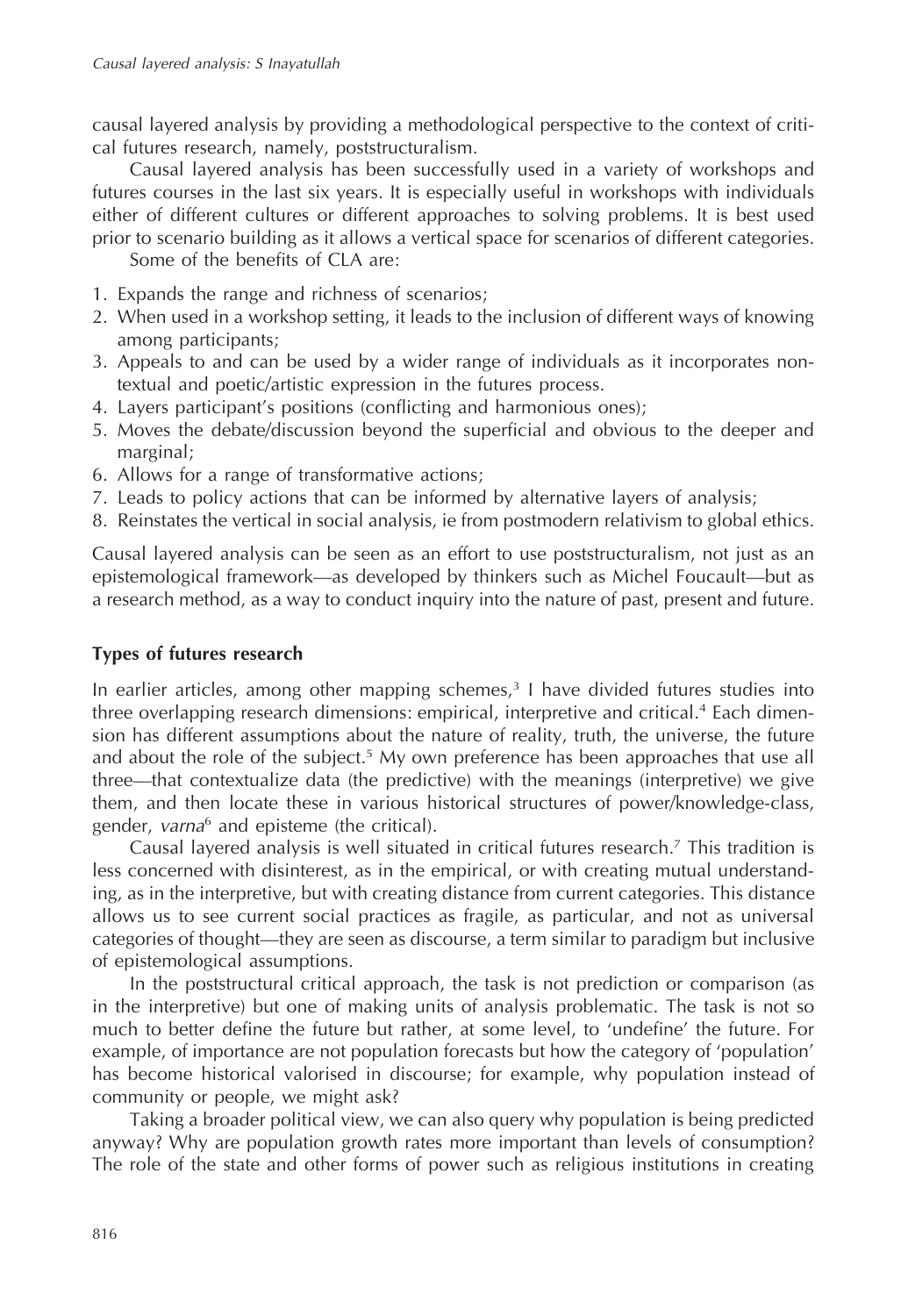authoritative discourses—in naturalizing certain questions and leaving unproblematic others—is central to understanding how a particular future has become hegemonic. But more than forms of power, are epistemes or structures of knowledge which frame what is knowable and what is not, which define and bind intelligibility. Thus, while structures and institutions such as the modern state are useful tools for analysis, they are seen not as universal but as particular to history, civilization and episteme (the knowledge boundaries that frame our knowing). They too are situated.

The poststructural approach attempts to make problematic trend or events or events given to us in the futures literature and not only to discern their class basis as in conventional neo-Marxian critical research. The issue is not only what are other events/trends that could have been put forth, but how an issue has been constructed as an event or trend in the first place as well as the 'cost' of that particular social construction—what paradigm is privileged by the nomination of a trend or event as such.

Using other ways of knowing, particularly categories of knowledge from other civilizations, is one of the most useful ways to create a distance from the present. For example, in our population example, we can query 'civilization', asking how do Confucian, Islamic, Pacific or Indic civilizations constitute the population discourse? Scenarios about the future of population become far more problematic since the underlying category of the scenario, in this case population, is contested. At issue is how enumeration—the counting of people—has affected people's conception of time and relations with self, other and state.<sup>8</sup>

The goal of critical research is thus to disturb present power relations through making problematic our categories and evoking other places or scenarios of the future. Through this historical, future and civilizational distance, the present becomes less rigid, indeed, it becomes remarkable. This allows the spaces of reality to loosen and the new possibilities, ideas and structures, to emerge. The issue is less what is the truth but how truth functions in particular policy settings, how truth is evoked, who evokes it, how it circulates, and who gains and loses by particular nominations of what is true, real and significant.

In this approach, language is not symbolic but constitutive of reality. This is quite different from the empirical domain wherein language is seen as transparent, merely in a neutral way describing reality, or as in the interpretive, where language is opaque, coloring reality in particular ways. By moving up and down levels of analysis, CLA brings in these different epistemological positions but sorts them out at different levels. The movement up and down is critical otherwise a causal layered analysis will remain only concerned with better categories and not wiser policies. By moving back up to the litany level from the deeper layers of discourse and metaphor, more holistic policies should ideally result.

Central to interpretive and critical approach is the notion of civilizational futures research. Civilizational research makes problematic current categories since they are often based on the dominant civilization (the West in this case). It informs us that behind the level of empirical reality is cultural reality and behind that is worldview.

While the postmodern/poststructural turn in the social sciences has been discussed exhaustively in many places,<sup>9</sup> my effort is to simplify these complex social theories and see if poststructuralism can be used as a method, even if it is considered anti-method by strict 'non-practitioners'.<sup>10</sup>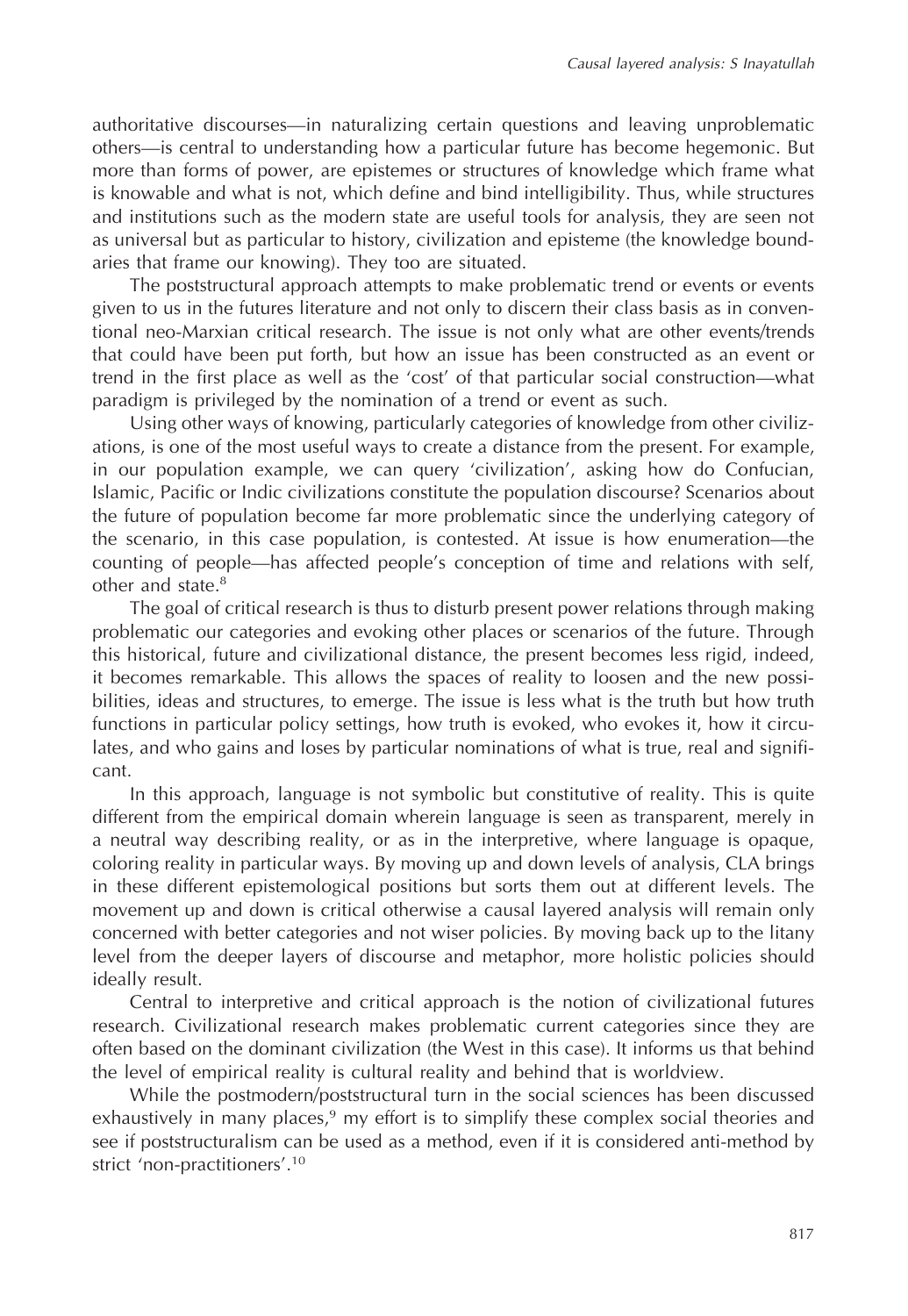#### **The poststructural futures toolbox**

The first term in a poststructural futures toolbox is deconstruction. In this we take a text (here meaning anything that can be critiqued—a movie, a book, a worldview, a person something or someone that can be read) and break apart its components, asking what is visible and what is invisible? Research questions that emerge from this perspective include:

#### *Deconstruction*

Who is privileged at the level of knowledge? Who gains at economic, social and other levels? Who is silenced? What is the politics of truth? In terms of futures studies, we ask: which future is privileged? Which assumptions of the future are made preferable?

The second concept is genealogy. This is history; not a continuous history of events and trends, but more a history of paradigms, if you will, of discerning which discourses have been hegemonic and how the term under study has travelled through these various discourses. Thus for Nietzche, it was not so much an issue of what is the moral, but a genealogy of the moral: how and when the moral becomes contentious and through which discourses.

#### *Genealogy*

Which discourses have been victorious in constituting the present? How have they travelled through history? What have been the points in which the issue has become present, important or contentious? What might be the genealogies of the future?

The third crucial term is distance. Again, this is to differentiate between the disinterest of empiricism and the mutuality of interpretative research. Distancing provides the theoretical link between poststructural thought and futures studies. Scenarios become not forecasts but images of the possible that critique the present, that make it remarkable, thus allowing other futures to emerge. Distancing can be accomplished by utopias as well— 'perfect', 'no', or far away places— other spaces.

#### *Distance*

Which scenarios make the present remarkable? Make it unfamiliar? Strange? Denaturalize it? Are these scenarios in historical space (the futures that could have been) or in present or future space?

The fourth term is 'alternative pasts and futures'. While futures studies has focused only on alternative futures, within the poststructural critical framework, just as the future is problematic, so is the past. The past we see as truth is in fact the particular writing of history, often by the victors of history. The questions that flow from this perspective are as below:

#### *Alternative pasts and futures*

Which interpretation of past is valorized? What histories make the present problematic? Which vision of the future is used to maintain the present? Which explodes the unity of the present?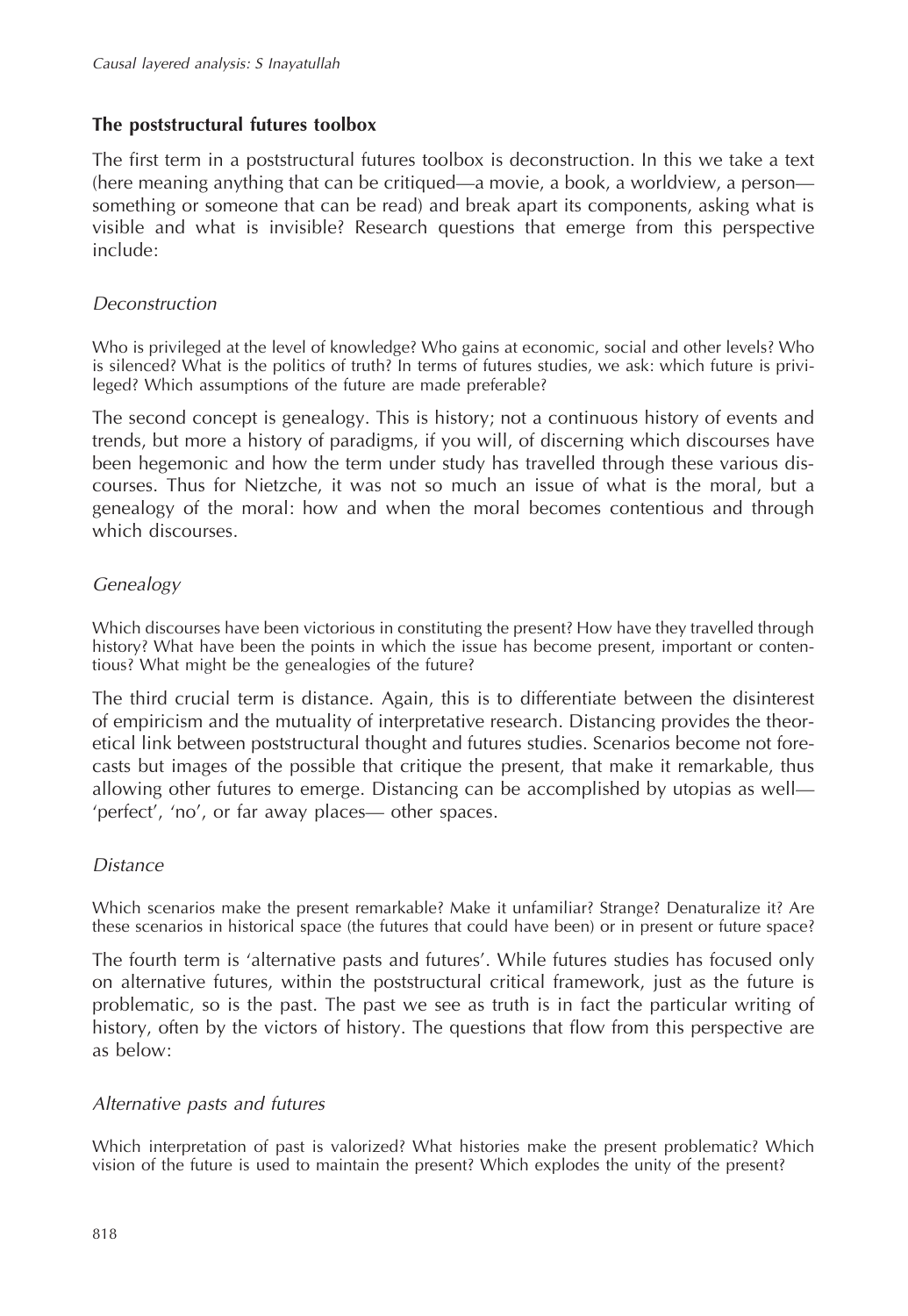The last concept—reordering knowledge—brings a different dimension to the future and is similar to much of the work being done in civilizational futures research.<sup>11</sup> Reordering knowledge is similar to deconstruction and genealogy in that it undoes particular categories, however, it focuses particularly on how certain categories such as 'civilization' or 'stages in history' order knowledge.

#### *Reordering knowledge*

How does the ordering of knowledge differ across civilization, gender and episteme? What or Who is othered? How does it denaturalize current orderings, making them peculiar instead of universal?

These five concepts are part of a poststructural futures toolbox. There is a strong link, of course, to other futures methods. Emerging issues analysis, $12$  for example, at one level predicts issues outside of conventional knowledge categories but it does so by disturbing conventional categories, by making them problematic; it reorders knowledge. For example, the notion of the 'rights of robots' forces us to rethink rights, seeing them not as universal but as historical and political, as hard fought political and conceptual battles. It also forces us to rethink intelligence and sentience—posing the question what is life? Thus, a futures method such as emerging issues analysis, conventionally used to identify trends and problems in their emergent phase, should not merely be seen as a predictive method; it can also be a critical one.

#### **A civilizational perspective**

From a civilizational perspective, it is crucial to explore the guiding metaphors and myths we use to envision the future. This perspective takes a step back from the actual future to the deeper assumptions about the future being discussed, specifically the 'non-rational.' For example, particular scenarios have specific assumptions about the nature of time, rationality and agency. Believing the future is like a roll of dice is quite different from the Arab saying of the future: 'Trust in Allah but tie your camel' which differs again from the American vision of the future as unbounded, full of choice and opportunity. For the Confucian, choice and opportunity exist in the context of family and ancestors and not merely as individual decisions.

In workshops on the future outside of the West, conventional metaphors such as a fork in the road, the future as seen through the rearview mirror, or travelling down a rocky stream, rarely make sense. Others from Asia and the Pacific see the future as a tree (organic with roots and with many choices), as a finely weaved carpet (with God as the weaver), as a coconut (hard on the outside, soft on the inside) or as being in a car with a blindfolded driver (loss of control).<sup>13</sup>

Deconstructing conventional metaphors and then articulating alternative metaphors becomes a powerful way to critique the present and create the possibility of alternative futures. Metaphors and myths not only reveal the deeper civilizational bases for particular futures but they move the creation/understanding of the future beyond rational/design efforts. They return the unconscious and the mythic to our discourses of the future—the dialectics of civilizational trauma and transcendence become episodes that give insight to past, present and future.<sup>14</sup>

Causal layered analysis includes this metaphorical dimension and links it with other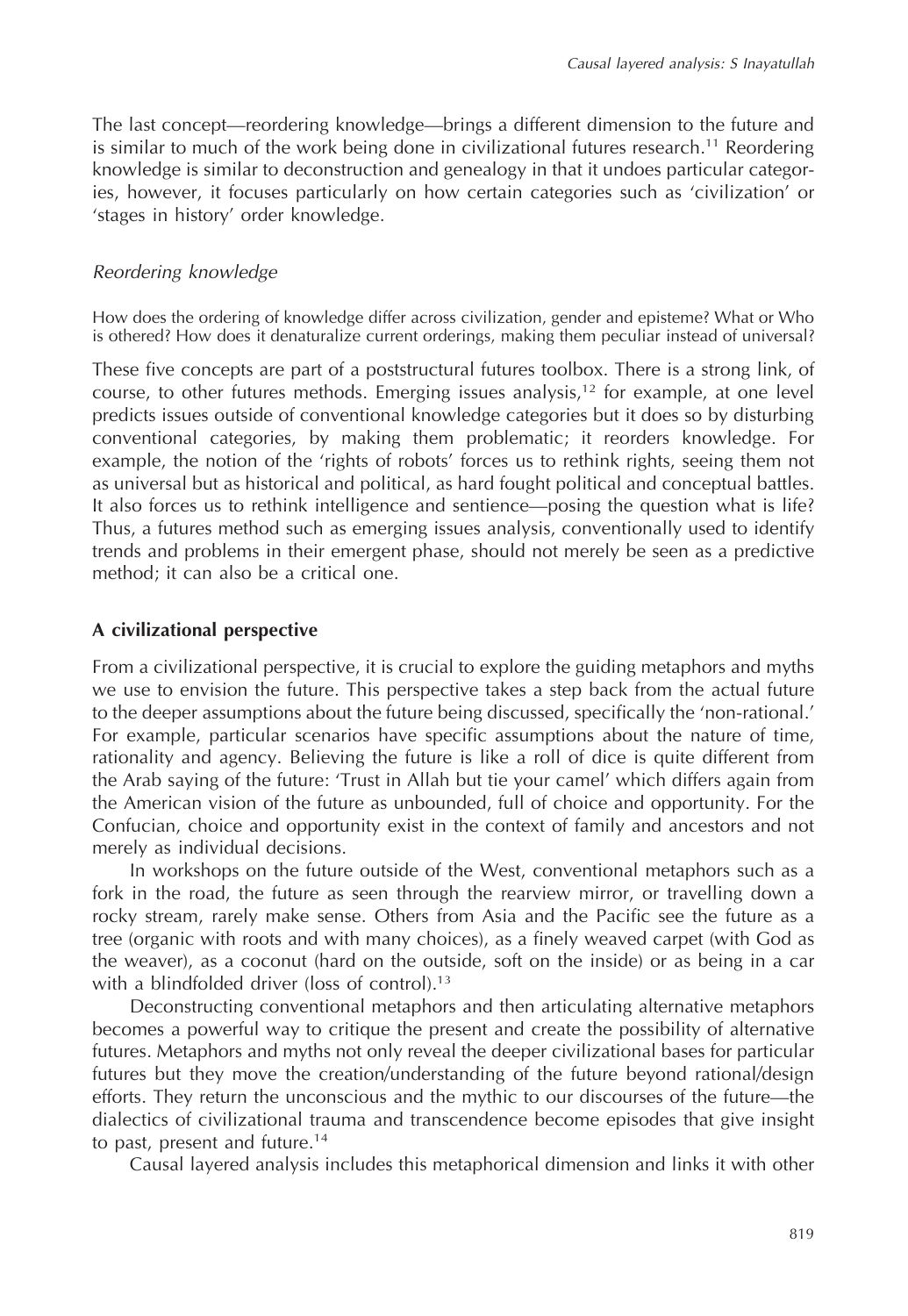levels of analysis. It takes as its starting point the assumption that there are different levels of reality and ways of knowing. Individuals, organizations and civilizations see the world from different vantage points—horizontal and vertical.

#### **Causal layered analysis**

Causal layered analysis is based on the assumption that the way in which one frames a problem changes the policy solution and the actors responsible for creating transformation. Using the works of Rick Slaughter, P.R. Sarkar and Oswald Spengler,<sup>15</sup> I argue that futures studies should be seen as layered, as deep and shallow. Its textured richness cannot be reduced to empirical trends.

The **first** level is the 'litany'—quantitative trends, problems, often exaggerated, often used for political purposes—(overpopulation, eg) usually presented by the news media. Events, issues and trends are not connected and appear discontinuous. The result is often either a feeling of helplessness (what can I do?) or apathy (nothing can be done!) or projected action (why don't they, usually meaning the State, do something about it?). This is the conventional level of futures research which can readily create a politics of fear. This is the futurist as fearmonger who warns: 'the end is near'. However by believing in the prophecy and acting appropriately, the end can be averted.<sup>16</sup>

The **second** level is concerned with social causes, including economic, cultural, political and historical factors (rising birthrates, lack of family planning, eg). Interpretation is given to quantitative data. This type of analysis is usually articulated by policy institutes and published as editorial pieces in newspapers or in not-quite academic journals. If one is fortunate then the precipitating action is sometimes analysed (population growth and advances in medicine/health, eg). This level excels at technical explanations as well as academic analysis. The role of the state and other actors and interests is often explored at this level.

The **third** deeper level is concerned with structure and the discourse/worldview that supports and legitimates it (population growth and civilizational perspectives of family; lack of women's power; lack of social security; the population/consumption debate, eg.). The task is to find deeper social, linguistic, cultural structures that are actor-invariant (not dependent on who are the actors). Discerning deeper assumptions behind the issue is crucial here as are efforts to revision the problem. At this stage, one can explore how different discourses (the economic, the religious, the cultural, for example) do more than cause or mediate the issue but constitute it, how the discourse we use to understand is complicit in our framing of the issue. Based on the varied discourses, discrete alternative scenarios can be derived here. For example, a scenario of the future of population based on religious perspectives of population ('go forth and multiply') versus cultural scenario focused on how women's groups imagine construct birthing and childraising as well as their roles in patriarchy and the world division of labor. These scenarios add a horizontal dimension to our layered analysis.

The **fourth** layer of analysis is at the level of metaphor or myth. These are the deep stories, the collective archetypes, the unconscious dimensions of the problem or the paradox (seeing population as non-statistical, as community, or seeing people as creative resources, e.g.). This level provides a gut/emotional level experience to the worldview under inquiry. The language used is less specific, more concerned with evoking visual images, with touching the heart instead of reading the head.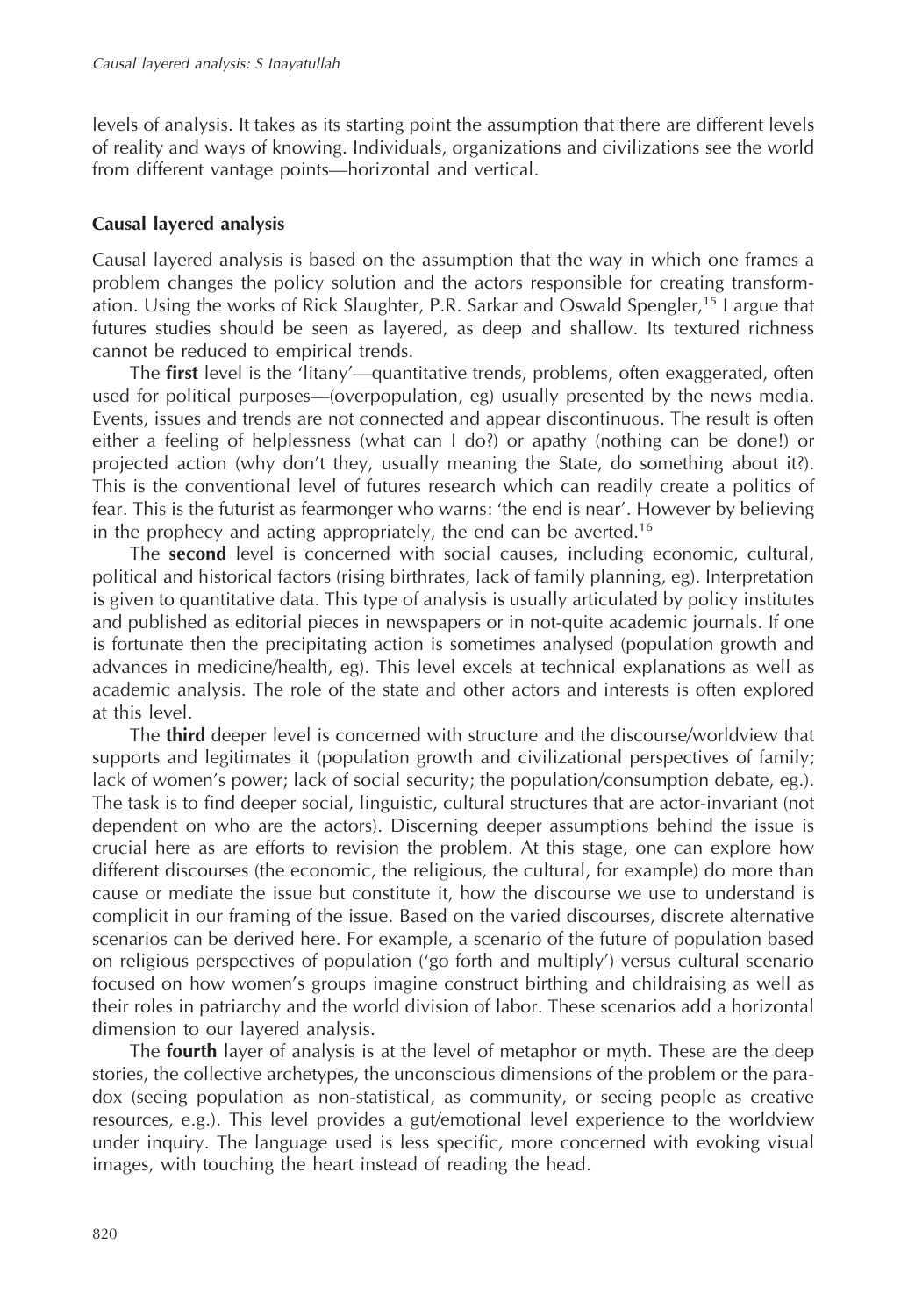Causal layered analysis asks us to go beyond conventional framings of issues. For instance, normal academic analysis tends to stay in the second layer with occasional forays into the third, seldom privileging the fourth layer (myth and metaphor). CLA however, does not privilege a particular level. Moving up and down layers we can integrate analysis and synthesis, and horizontally we can integrate discourses, ways of knowing and worldviews, thereby increasing the richness of the analysis. What often results are differences that can be easily captured in alternative scenarios; each scenario in itself, to some extent, can represent a different way of knowing. However, CLA orders the scenarios in vertical space. For example, taking the issue of parking spaces in urban centers can lead to a range of scenarios. A short term scenario of increasing parking spaces (building below or above) is of a different order than a scenario which examines telecommuting or a scenario which distributes spaces by lottery (instead of by power or wealth) or one which questions the role of the car in modernity (a carless city?) or deconstructs the idea of a parking space, as in many third world settings where there are few spaces designated 'parking'.<sup>17</sup>

Scenarios, thus, are different at each level. Litany type scenarios are more instrumental, social level scenarios are more policy oriented, and discourse/worldview scenarios intend on capturing fundamental differences. Myth/metaphor type scenarios are equally discrete but articulate this difference through a poem, a story, an image or some other right-brain method.

Finally, who solves the problem/issue also changes at each level. At the litany level, it is usually others—the government or corporations. At the social level, it is often some partnership between different groups. At the worldview level, it is people or voluntary associations, and at the myth/metaphor it is leaders or artists.

These four layers are indicative, that is, there is some overlap between the layers. Using CLA on CLA we can see how the current litany (of what are the main trends and problems facing the world) in itself is the tip of the iceberg, an expression of a particular worldview.<sup>18</sup> Debating which particular ideas should fit where defeats the purpose of the layers. They are intended to help create new types of thinking not enter into debates on what goes precisely where.

What follow are five case studies which illustrate CLA. The first is a theoretical case study and the rest are from workshops held in Asia and Australia.<sup>19</sup>

#### **Case studies**

#### *The futures of the United Nations*

If we take the futures of the United Nations as an issue, at the litany level, of concern is news on the failure of the United Nations (the UN's financial problems and its failures in Bosnia, Somalia and Rwanda).

Causes, at the second level in the UN example, include lack of supranational authority; no united military, and the perspective that the UN is only as good as its member nations. The solutions that result from this level of analysis are often those that call for more funding or more centralised power. In this case, the UN needs more money and power. Often, deeper historical reasons such as the creation of the UN by the victors of WW II are articulated as factors impeding structural change.

At the third level, the analysis of current UN problems then shifts from the unequal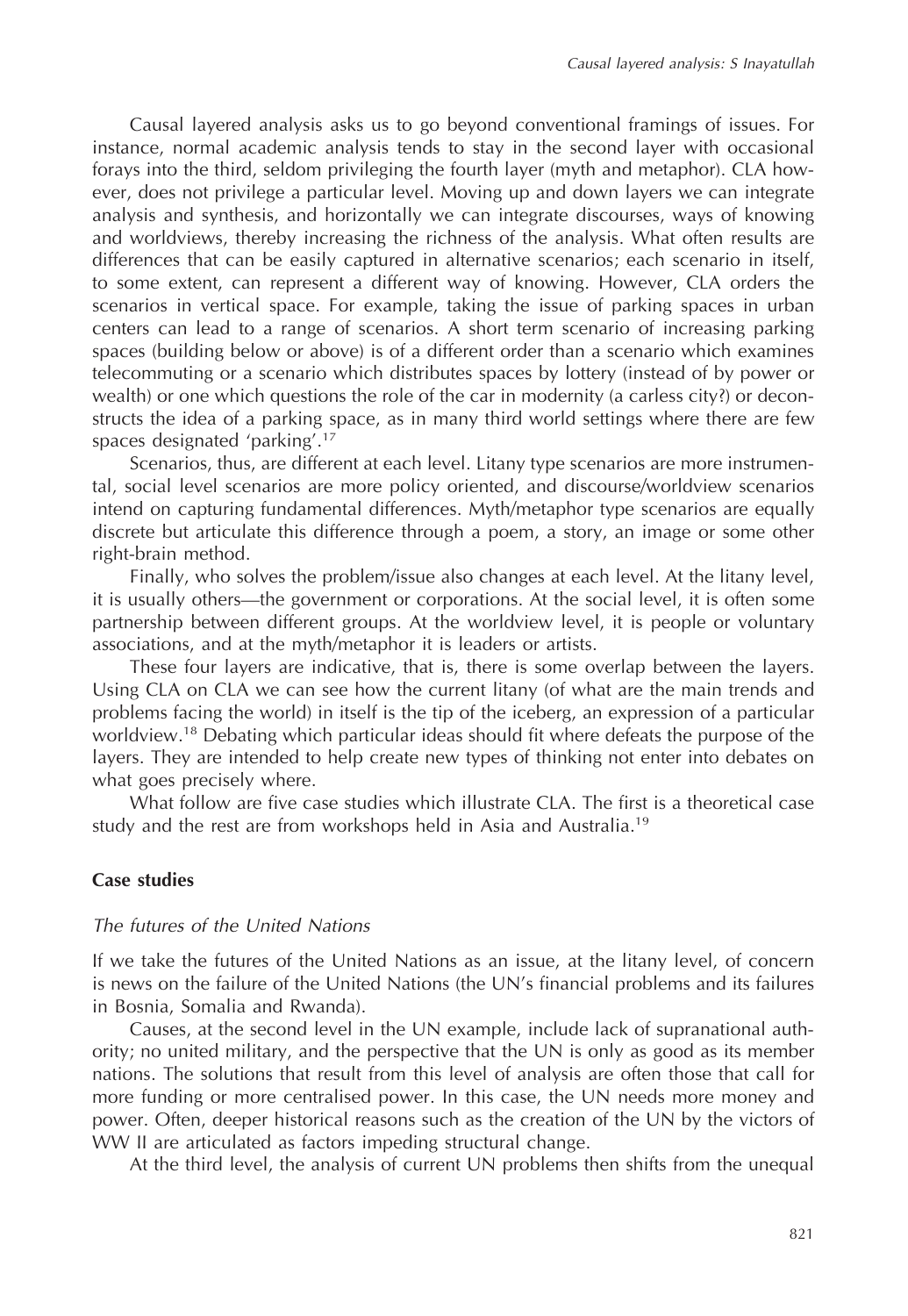structure of power between UN member states to the fact that eligibility for membership in the UN is based on acquiring national status. An NGO, an individual, a culture cannot join the National Assembly or the Security Council. Deeper social structures that are actor-invarient include centre-periphery relations and the anarchic inter-state system. They are the focus at this level. The solution that emerges from this level of analysis is to rethink the values and structure behind the United Nations, to revision it. Do we need a superordinate authority or are market mechanisms enough to manage our global commons? One could at this level, develop a horizontal discursive dimension investigating how different paradigms or worldviews frame the problem or issue. How would a pre-modern world approach the issue of global governance (consensus, for example)? How might a post-modern (global electronic democracy)?

At the fourth layer of myth and metaphor, in the case of the UN, some factors that could lead to an exploration of alternative metaphors and myths include issues of control versus freedom, of the role of individual and collective, of family and self, of the overall governance of evolution, of humanity's place on the Earth. Are we meant to be separate races and nations (as ordained by the myths of the Western religions) or is a united humanity (as the Hopi Indians and others have prophesied) our destiny? At the visual level, the challenge would be to design another logo for the UN, perhaps a tree of life or a circle of beings (instead of just flags of nations as currently outside the UN headquarters).

#### *UNESCO/World Futures Studies Federation course*

While the previous example was logically derived, the following are based on actual futures—visioning workshops. A CLA was conducted at a 1993 UNESCO/World Futures Studies Federation workshop in Thailand on the futures of ecology, where the issue of Bangkok's traffic problem was explored. Here were the results.

At the litany level, the problem was seen to be Bangkok's traffic and related pollution. The solution was to hire consultants particularly transportation planners at local and international levels.

At the social cause level, the problem was seen as a lack of roads with the solution that of building more roads (and getting mobile phones in the meantime). If one was doing scenarios at this stage, then there would be scenarios on where to build roads, which transportation modelling software to use.

At the worldview level, it was argued that the problem was not just lack of roads but the model of industrial growth Thailand has taken. It is the big City Outlook that had come down through colonialism. The city is better and rural people are idiots. Wealth is in the city especially as population growth creates problems in the rural area. The solution then becomes not to build more roads but to decentralize the economy and create localism ie where local people control their economy and feel they do not have to leave their life and lifestyle. Psychologically it means valuing local traditions and countering the ideology that West is best and that Bigger is Better. New leadership and new metaphors—from the fourth level—on what it means to be Thai (valuing local selfreliance, agricultural and Thailand's pluralistic cultural traditions) emerged as the solutions.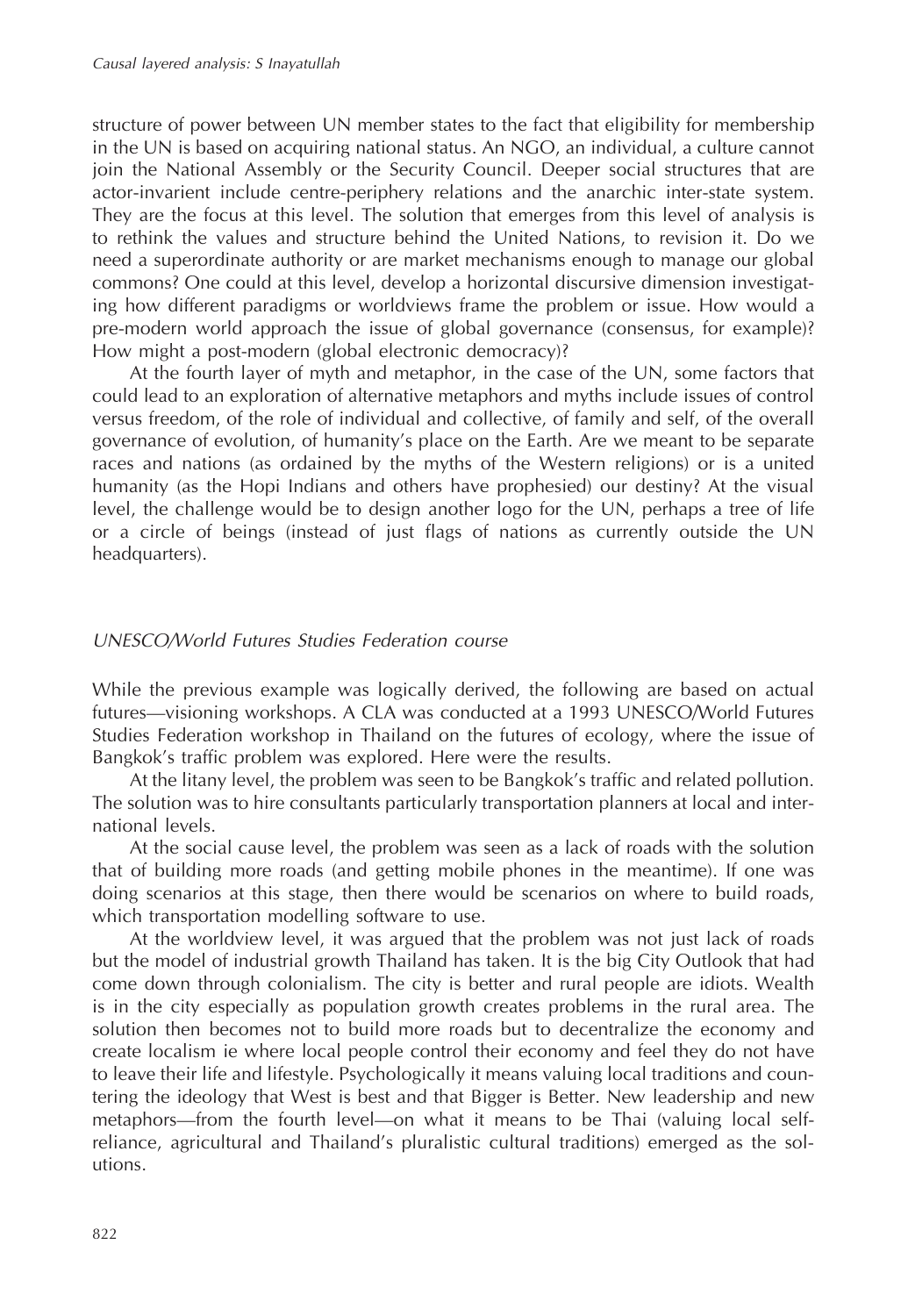#### *Faculty of Work, Education and Training, Southern Cross University, Australia*

When used at a seminar to the Faculty of Education, Work and Training at Southern Cross University in 1994 on the future of enrolments, the results were as follows.

At the litany level, the problem facing the University was declining enrolments. University professors saw it as an external problem. It was believed that the government should do something about it, for example, increase the number of scholarships.

At the social level, a range of alternative positions were explored. Among them that the faculty was too busy doing research, that there was a job boom and students preferred to work rather than sit in institutions. It could also be that the pool of students had declined, suggested participants. The solutions that result from this level of analysis are often those that call for more research to investigate the problem—or to create a partnership with industry. A precipitating action in this case study was the changeover in government from Labor to Liberal, with the government seeing education less as a social concern and more in economic terms.

At the next level, we explore how different discourses (the economic, the social, the cultural) do more than cause the issue but constitute it, that the discourse we use to understand is complicit in our framing of the issue. At this third level, participants discussed how conventional education no longer fits the job market and students' experience of the world that they might get from community associations or high-tech TV. The solution that emerged from this level was the need to rethink the values and the structure of the educational institution, to revision it—quite different from the litany level where the issue was more student aid or different than the second level where the solution was partnerships between the university, government and industry.

At this level, one could develop a horizontal discursive dimension investigating how different paradigms or worldviews (and related ways of knowing) would frame the problem or issue. How would a premodern world approach the issue of teaching and learning?<sup>20</sup> How might a postmodern?<sup>21</sup>

At the fourth level of myth and metaphor, issues that arose are: does schooling free us or is it merely social control? Should education still be based on the Newtonian Fordist model of the factory or is education about transcendence, the return to mission, the reenchantment of the world? At this level, the challenge is to elicit the root myth or metaphor that supports the foundation of a particular litany of issues. In this case, the metaphors used were that of the university as prison versus that the university as a garden of knowledge. This latter root metaphor was then used to aid in the visioning process, of imagining and creating futures participants desire.

#### *Senior management, Southern Cross University*

Later at the same university but at a workshop with senior management, the issue again was financial, this time a drop in funding for education from government. The solution that emerged from the social analysis (focusing on the history of the state and education) was to diversify the funding source, to ask where else can we get money. This is in contrast to the litany level where the focus was on how to convince the government not to change its policy or to hope that the Labor government would once again be elected. At the discourse/worldview level, discussions revolved around the changing nature of education—on the decreasing importance of traditional education, and increased empha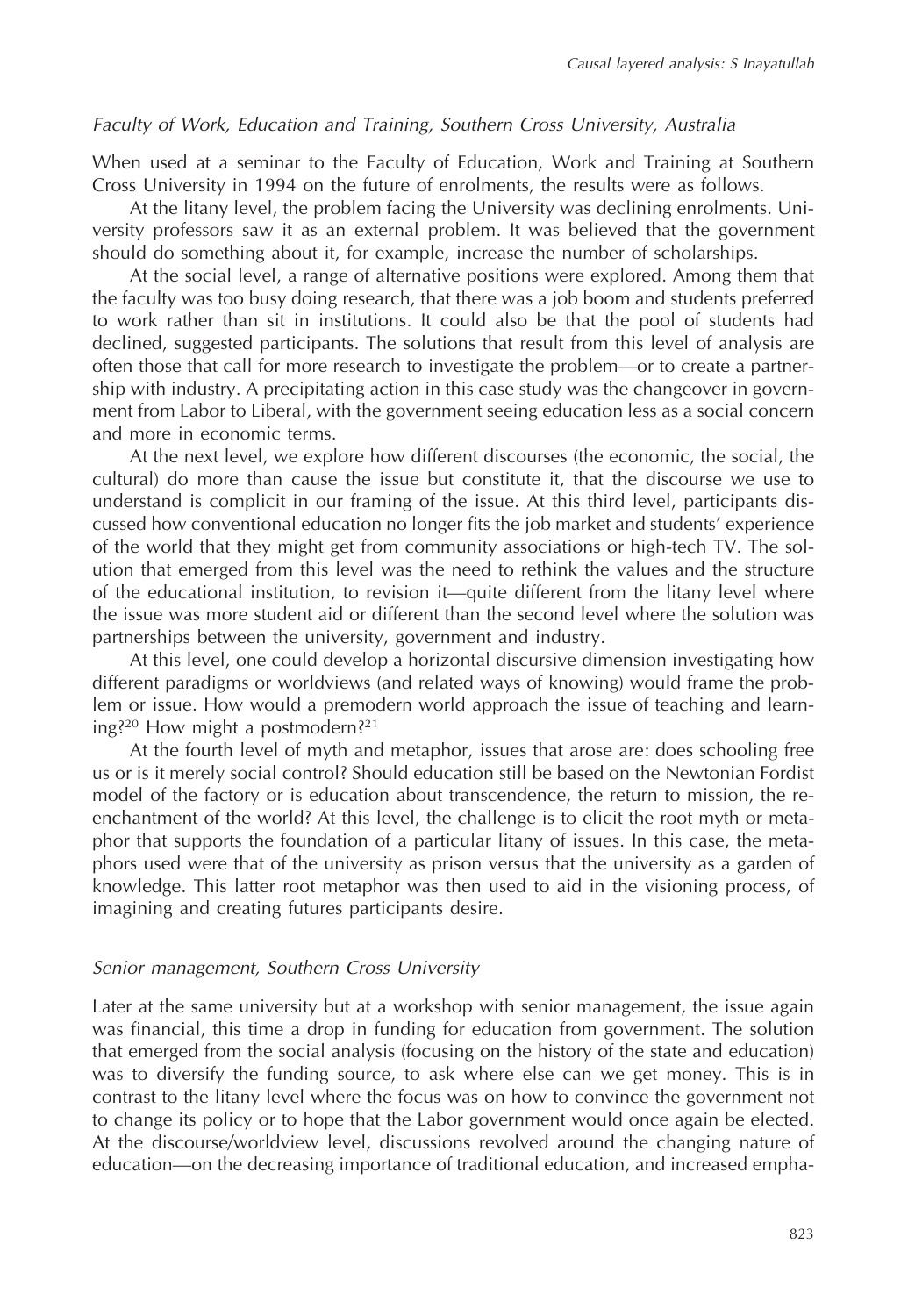sis on skills for a global economy. It was the change in worldview from knowledge as sacred, the idea of the scholar, and the idea of the scientist, to that of the education to create better skilled workers in a global competitive marketplace that became the focus of discussion. It was believed that it would have to be people that lobbied the government to rethink its educational policy, not just universities. At the last level, the issue became that of rethinking money and exchange as well as finding other ways to manage and fund a university.

Of all the many causal layered analyses done, this was the most difficult and least satisfying, largely because it was hard to see money in layered terms. It was nearly impossible to move outside the administrative—capitalist discourse—the jobs and futures of all in the rooms depended on that discourse. In this sense, spending more time on emerging issues that might change the funding nature of the university (or on what-if questions) might have been a better approach. Still, some important scenarios were developed from the analysis: (1) the collapse of the university system in Australia; (2) a corporate/industry aligned university, (3) a virtual university (expanding its customers and reducing its overhead) and (4) a return to core enlightenment values. These helped clarify the alternative futures ahead as well gain consensus on the preferred vision held by participants (a mix of a virtual university and core enlightnment values).

#### *Queensland Advocacy Incorporated*

The final case study was a seminar conducted on the Queensland Advocacy Incorporated, Australia, a systems advocacy organization for people with disability. The broad issue under discussion was the practice of housing people with disabilities in institutions. At the litany level, the issue was framed as abuse and neglect within institutions. The solution by the state is often prosecution of offenders and the creation of better institutions for those with disabilities, said participants. The locus of action has been government with the media providing images of positive actions the state is doing for people with disabilities.

At the social causes level, it has been the anxiety and frustration resulting from an imbalance of power within institutional settings that has been the key issue facing the disabled. The solution is thus focused on the individual rather than the social structure, taking the form of therapy for individuals with professionals providing the solution.

At the worldview level, it is fear of difference and individualism that is the central problem. People with disability are 'othered', seen as separate from 'normal' communities. At this level, the solution offered was consciousness raising, a softening of individualism and a strengthening of community. The actors who could make this change are people with disabilities themselves—particularly through their various organizations.

Finally, at the myth and metaphor level, it is the story of inclusion/exclusion, of who is normal and who is abnormal that was paramount, said participants. The negative story is that of the cyclops— the image of the one fundamentally different from us and thus to be feared and loathed.

The scenarios that resulted were: (1) society changes so that people with disability feel welcome, (2) genetic technology eliminates 'disabilities'—a negative scenario for people with disability since this continues the location of their body in the space of nonacceptance; and (3) continued ghettoization with occasional feel good media-led campaigns.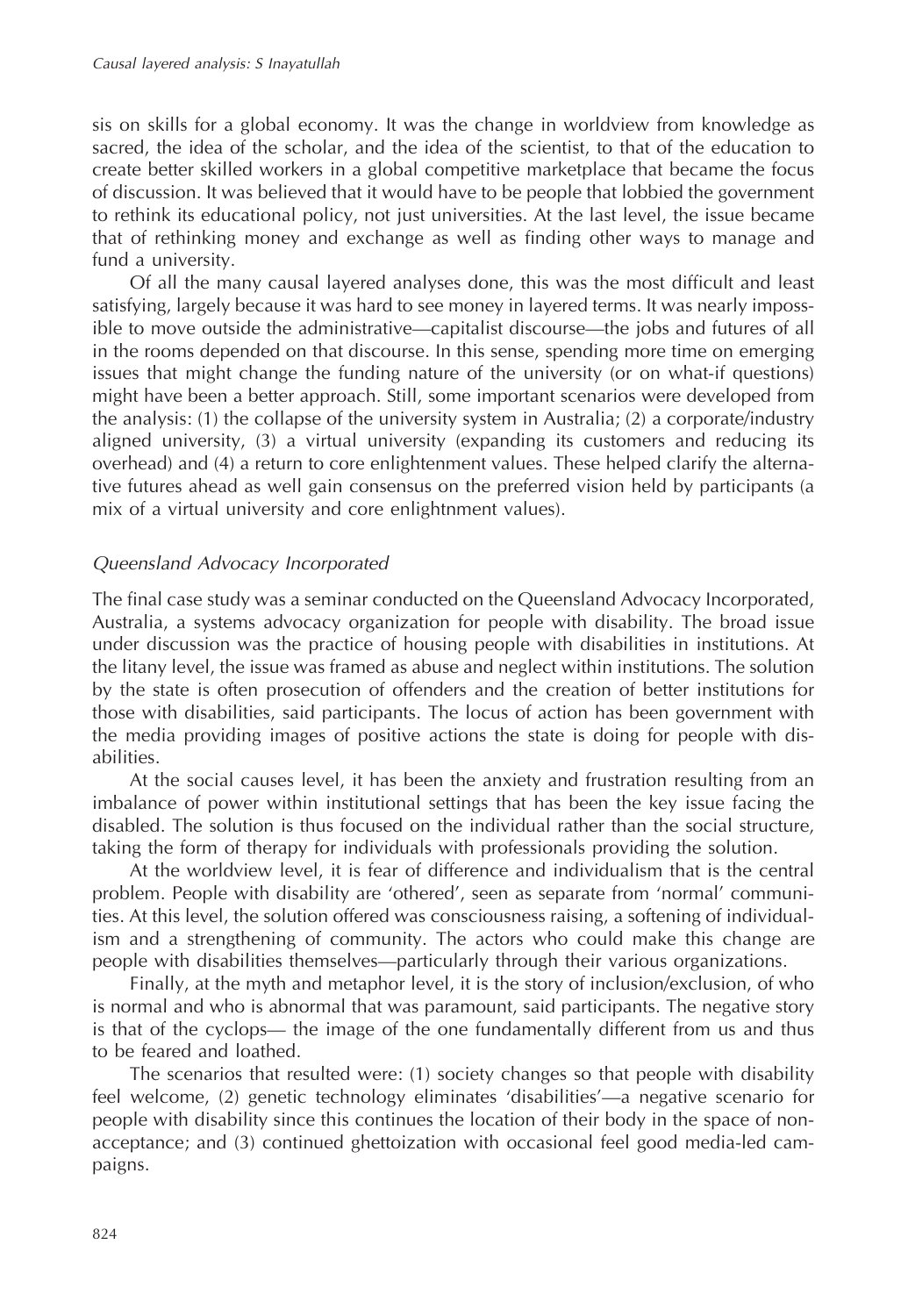#### **Difference as method**

While there are other examples, hopefully, the above give an indication of the possible beneficial uses of CLA. The utility of causal layered analysis is that it can categorize the many different perceptions of realities while remaining sensitive to horizontal and vertical spaces. Often individuals write and speak from differing perspectives. Some are more economistic, others are concerned with the big picture; some want real practical institutional solutions, others want changes in consciousness.<sup>22</sup> CLA endeavors to find space for all of them.

Causal layered analysis allows for research that brings in many perspectives. It has a fact basis, which is framed in history, which is then contextualized within a discourse or worldview, which then is located in pre and post-rational ways of knowing, in myth and metaphor. The challenge is to bring in these many perspectives to a particular problem, to go up and down levels, and sideways through varied scenarios.

Like all methods, CLA has its limits. For example, it does not forecast the future per se and is best used in the conjunction with other methods such as emerging issues analysis and visioning. It can lead to a paralysis of action ie too much time could be spent on problematizing and not enough on designing new policy actions. Individuals might find themselves speculating on layer upon layer of meaning (as they can with scenarios, creating endless scenarios, instead of focusing on the plausible, probable or preferred) instead of focusing on the actors that hold particular worldview commitments and the structures and epistemes they inhabit.

For newcomers to the futures field, it may dampen their inner creativity, since it categorizes reality instead of allowing for a free for all visioning. For others, it is too difficult. This is especially so for empiricists who see the world as either true or false (who insist on being right instead being located in layers of reality, who reject that there are deeper levels embedded in their litany) or postmodern relativists who reject the vertical gaze CLA implies, who insist that there are not layers of meaning but just different equal spaces, all horizontally situated.

These limitations can best be overcome by moving up and down layers of inquiry, by not getting bogged down by the demands of any ideological perspective. CLA endeavors to find space for these different perspectives. It does not reject the empirical or the ideational but considers them both along a continuum. In this sense CLA, while part of the poststructural critical tradition, is very much oriented toward action learning. Answers are neither right nor wrong. Rather a dialogue between the different levels is sought. Interaction is critical here. By moving up and down levels and sideways through scenarios, different sorts of policy outcomes are possible and discourse/worldviews as well as metaphors and myths are enriched by these new empirical realities.

Of course, if at a workshop, a discussion does not fit into our neat categories of litany, social causes, worldview and metaphor and root myth, it is important to work with the individuals to create new categories. However, in general, these categories work because they capture how we think and categorize the world.

Causal layered analysis is best used with other methods such as visioning which can help create preferred futures, emerging issues analysis, which can help challenge our conventional views—shallow and deep—of reality, and backcasting, which can help generate a plan of action.

Causal layered analysis provides a method in which one can explore levels of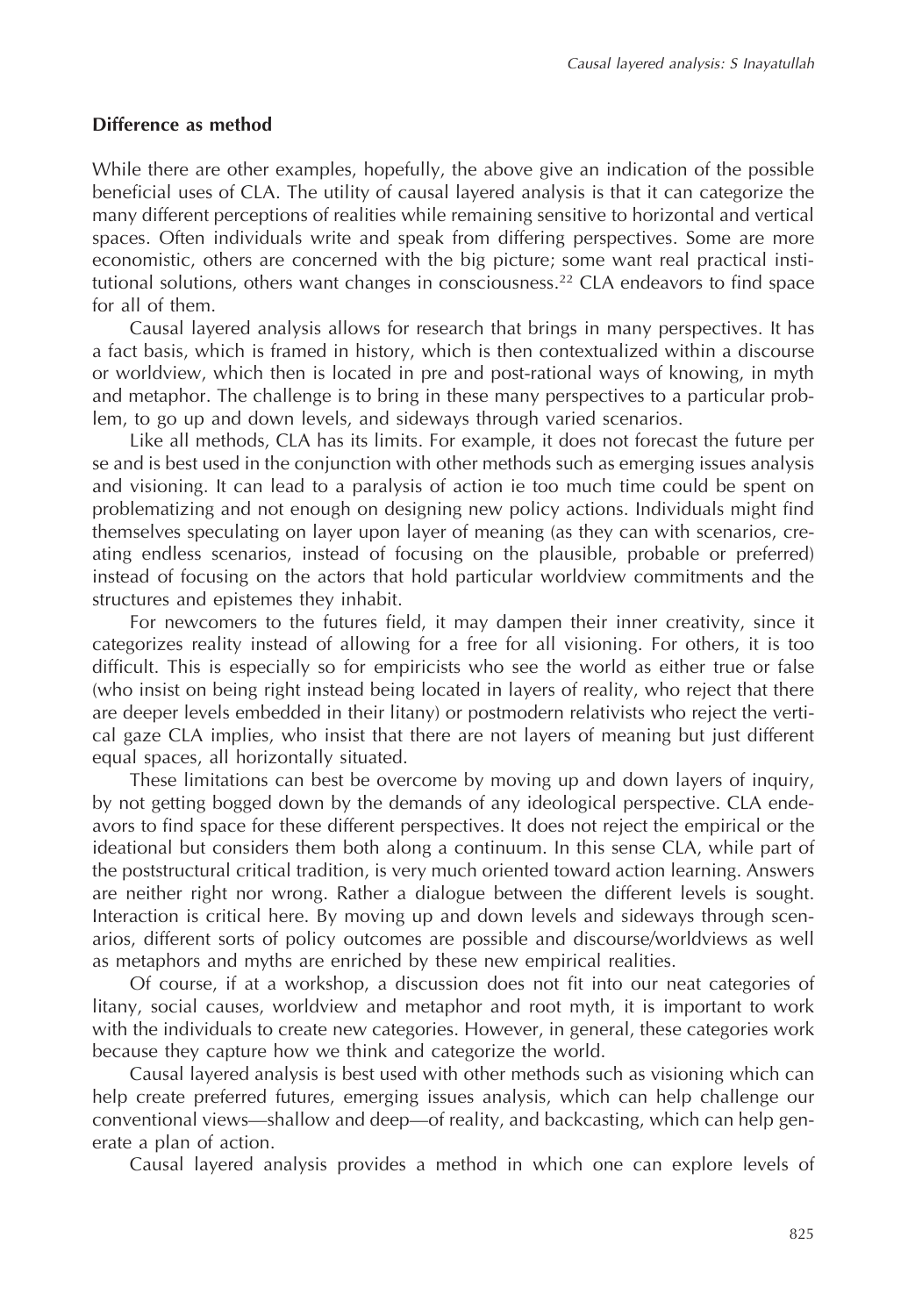responses, decolonise dominant visions of the future and create authentic—that are sensitive to the different ways women and men, civilisations, class, people with disabilities and those without (among other categories) know the world—alternative futures. CLA helps in creating a distance from the present, in deconstructing particular futures, exploring alternative orderings or knowledge, and genealogies of the present and the future. It does not however forecast the future, but perhaps, neither should futures studies.

#### **Acknowledgements**

I am grateful to Rick Slaughter, Jennifer Fitzgerald and Paul Wildman for editing earlier drafts. In addition thanks to Paul Wildman for his assistance during futures workshops at Southern Cross University and to Jennifer Fitzgerald for her assistance at workshops with Queensland Advocacy Incorporated. I would also like to thank Tony Stevenson—with whom I first presented CLA at World Futures Studies Federation course in Bangkok, Thailand, 1993—for creating an environment at the Communication Centre where eclectic methodologies could flourish.

#### **Notes and references**

- 1. Slaughter, Rick, Developing and Applying Strategic Foresight, *The ABN Report* **5**(10), 7–15 (December 1997).
- 2. *Ibid*., 11.
- 3. See, for example, Linstone, Harold, What I have Learned: The Need for Multiple Perspectives, *Futures Research Quarterly*, Spring 1985, 47–61. He divides futures into the technical, organizational and personal. Also see, Masini, Eleonora and Gillwald, Karin On Futures Studies and Their Social Context with Particular Focus on West Germany, *Technological Forecasting and Social Change* **38**, 187–199 (1990). They take Linstone's model and apply it historically to Europe and the US, seeing futures as going through technical, organizational and personal phases. See also, Sardar, Zia, Colonizing the future: the 'other' dimension of futures studies, *Futures* **25**(2), 179–187 (March 1993). Sardar argues for a colonization/decolonization dialectic. The classic map of futures studies remains Roy Amara's division into preferred, possible and probable. See his, Amara, Roy, The Futures Field, *The Futurist*, February, April and June 1981. See also, Bezold, Clement and Hancock, Trevor, An Overview of the Health Futures Field. Institute for Alternative Futures, Washington DC, 1993. 29 pages. Bezold adds the plausible to Amara's three categories. For a compendium with articles on methods by Schultz, Masini, Bezold, Slaughter, Sardar, Boulding, Milojevic and many others, see Inayatullah, Sohail and Wildman, Paul, *Futures Studies: Methods, Emerging Issues and Civilisational Visions* (A MultiMedia CD-ROM Reader), Prosperity Press, Brisbane, 1998.
- 4. Inayatull, Sohail, Deconstructing and Reconstructing the Future: Predictive, Cultural and Critical Epistemologies, *Futures*, **22**(2), 115–141 (March 1990).
- 5. Inayatullah, Sohail, From Who am I to When am I?: Framing the Time and Shape of the Future, *Futures*, **25**(3), 235–253 (April 1993).
- 6. Caste.
- 7. For the classical treatment of this, see Slaughter, Richard, Towards a Critical Futurism, *World Future Society Bulletin*, July/August and September/October 1984 and Schultz, Wendy, Silences, Shadows, Reflections on Futures. In *Who Cares? And How? Futures of Caring Societies*, eds Jim Dator and Maria Roulstone. World Futures Studies Federation, Honolulu, 1988. Rick Slaughter writes that critical futures study is itself an approach to futures questions that arises from a deep understanding of the dysfunctions of the Western worldview. This can seem threatening to those whose professional interests are bound up with... the industrial growth ideology. But, in fact, the analysis of dysfunctions at this deep level is only a ground-clearing exercise. Beyond this the task of exploring new domains of cultural possibility and potential. See Richard Slaughter, Developing and Applying Strategic Foresight, *The ABN Report*, **5**(10), 11 (December 1997).
- 8. See, Ray, Manas, India, Fifty Years On: Revisiting Modernity, research paper, School of Media and Journalism, Queensland University of Technology, Research paper quoting Kaviraj, Sudipto, Religion and Identity in India, *Ethnic and Racial Studies*, **20**(2), 331 (1997).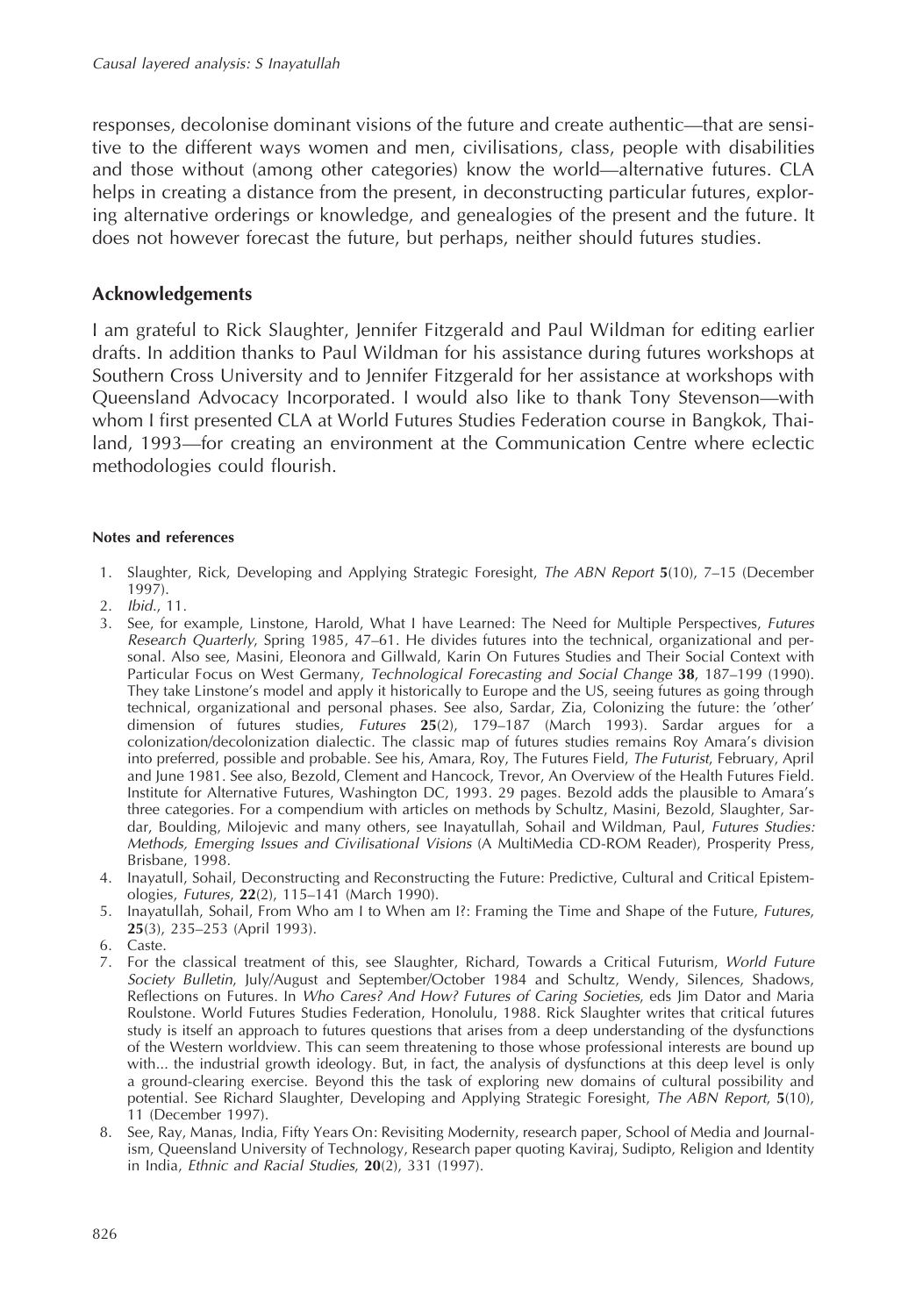- 9. For the best discussion, See Shapiro, Michael, *Reading the Postmodern Polity*, University of Minnesota, Minneapolis, 1992. What makes the poststructural approach to research different is that whereas the general tendency of critical theory is toward a critique of ideology, based on the presumption of an authentic model of intelligibility, the genealogical imagination construes all systems of intelligibility as false arrests, as the arbitrary fixings of the momentary results of struggles among contending forces, struggles that could have produced other possible systems of intelligibility and the orders they support.... Rather than presuming an underlying system of order... [genealogy and other poststructural modes of inquiry] assume[s]... that every interpretation of the order is an arbitrary imposition.... There is no natural limit summoning the process of inquiry.(2) Others take a different approach, removing postmodernism from its Nietzschean traces and asserting that it is post-modern, that is, explicit statements about what can and should occur after modernity. See Griffen, David Ray, *The Reenchantment of Science and Spirituality and Society: Postmodern Visions*, State University of New York Press, Albany, 1988. In contrast, Zia Sardar takes a critical approach to postmodernity. In Sardar, Zia, *Postmodernism and the Other: The New Imperialism of Western Culture*, Pluto, London, 1998, Sardar, citing Zygmunt Bauman and Eric Hobsbawm, argues that postmodernism, unlike modernity, embraces, evil, 45. Since moral reality is totally relativised—all judgements are merely expressions of alternative discourses—any particular position carries the weight of any other position. What this perspective misses are the efforts of Michel Foucault and others who have argued that the question of the price of a political position cannot be removed from poststructural inquiry. Moreover, the issue of who gains and loses is not framed only in a limited class sense but also in the sense of which knowledge commitments, which worldviews, which definitions of reality remain naturalised and which are contested. For more on this see, Nandy Ashis, Futures Dissents in Sardar, Zia, *Rescuing All Our Futures: The Futures of Futures Studies*, Twickenham, Adamantine, 1998. Like Foucault, Shapiro's intention is to reveal the circulation of power, to lay it bare. Causal layered analysis presents a model of inquiry which systematizes such an effort. However, given that postmodernity now comes to us as an extension of modernity, it is not surprising that what is embraced is total relativism and not the unveiling of layers of meaning, of politics.
- 10. Postmodernists would reject the idea that deconstruction etc should be seen as a method. It is considered an anti-method, focused on problematizing not on providing recipes for policy. Moreover, there are no practitioners of postmodernity, if at all, the episteme of postmodernity practices on us.
- 11. See, for example, the works of Ashis Nandy and Zia Sardar. Short essays by these two can be found in *Futures*. Ashis Nandy, Bearing Witness to the Future, *Futures,* **28**(6/7) (1996), and Zia Sardar, Natural Born Futurist, *Futures*, **28**(6/7) (1996). Also see the special issue of *Futures* on Futures generations thinking, which takes a Confucian approach to futures studies, *Futures*, **29**(8) (October 1997).
- 12. Emerging issues analysis is a method which identifies issues before they reach the trend or problem phase. It makes the assumption that issues follow an s-pattern growth curve from emerging to trend to problem. For more on this method, see the path breaking work of Graham T.T. Molitor, Public Policy Forecasting, 9208 Wooden Bridge Road, Potomac, Maryland 20854, USA.
- 13. See, Sohail Inayatullah, The Futures of Communication, *Futures* (with Samar Ihsan and Levi Obijiofor), **27**(8), 897–904 (October 1995), and Sohail Inayatullah, Futures Visions of Southeast Asia: Some Early Warning Signals, *Futures*, **27**(6), 681–688 (July/August, 1995).
- 14. Johan Galtung, Enactment of a Universal Drama-Ethnic Conflicts, *New Renaissance*, **7**(1), 13–15 (1996).
- 15. See Richard Slaughter 1989, Probing Beneath the Surface, *Futures*, 454 (October 1989), (Slaughter offers the brilliant idea of different types of futures studies from the litany-based to the epistemological-based. Indeed, it was Slaughter's presentation at the World Futures Studies Federation conference in Budapest in 1990 that I noticed that his division of futures studies into levels was more than a typology but a potential method). Sarkar, P.R. (Shrii Shrii Anandamurti), *Discourses on Tantra–vol. 1 and 2*, Ananda Marga Publications, Calcutta, 1992 (Borrowing from Tantra, Sarkar argues that the individual mind is composed of layers. The first layer is the body, then the conscious mind followed by three layers of superconscious mind). Also see, Inayatullah, Sohail Oswald Spengler: The Rise and Fall of Cultures in Galtung, Johan and Inayatullah, Sohail Inayatullah, eds., *Macrohistory and Macrohistorians*, Praeger, Westport, CT. and London, 1997 (Spengler argues that reality should be seen as deep and shallow, not as truth or false).
- 16. The Club of Rome's *Limits to Growth* and other studies is a modern example of this.
- 17. In Pakistan, for example, parking spaces are rare—parking as a regulatory discourse is not active there.
- 18. Most policy thus merely reinscribes the modern capitalist worldview. However, by noticing how a particularly litany is shaped by a particularly worldview, this allows us to enter alternative worldviews and articulate different policy statements based on them. At the same time, CLA in itself is part of a worldview—one committed to methodological eclecticism but in the framework of a layered, post-postmodern view of reality. It thus not only challenges the totalizing nature of the empirical paradigm (to use Paul Wildman's phrase) but as well the horizontal relativism of postmodernism.
- 19. As a new method, there are limits to the number of case studies that can be drawn upon. I have also used CLA at a World Futures Studies Federation, Centre Catalan de Prospectiva, government of Andorra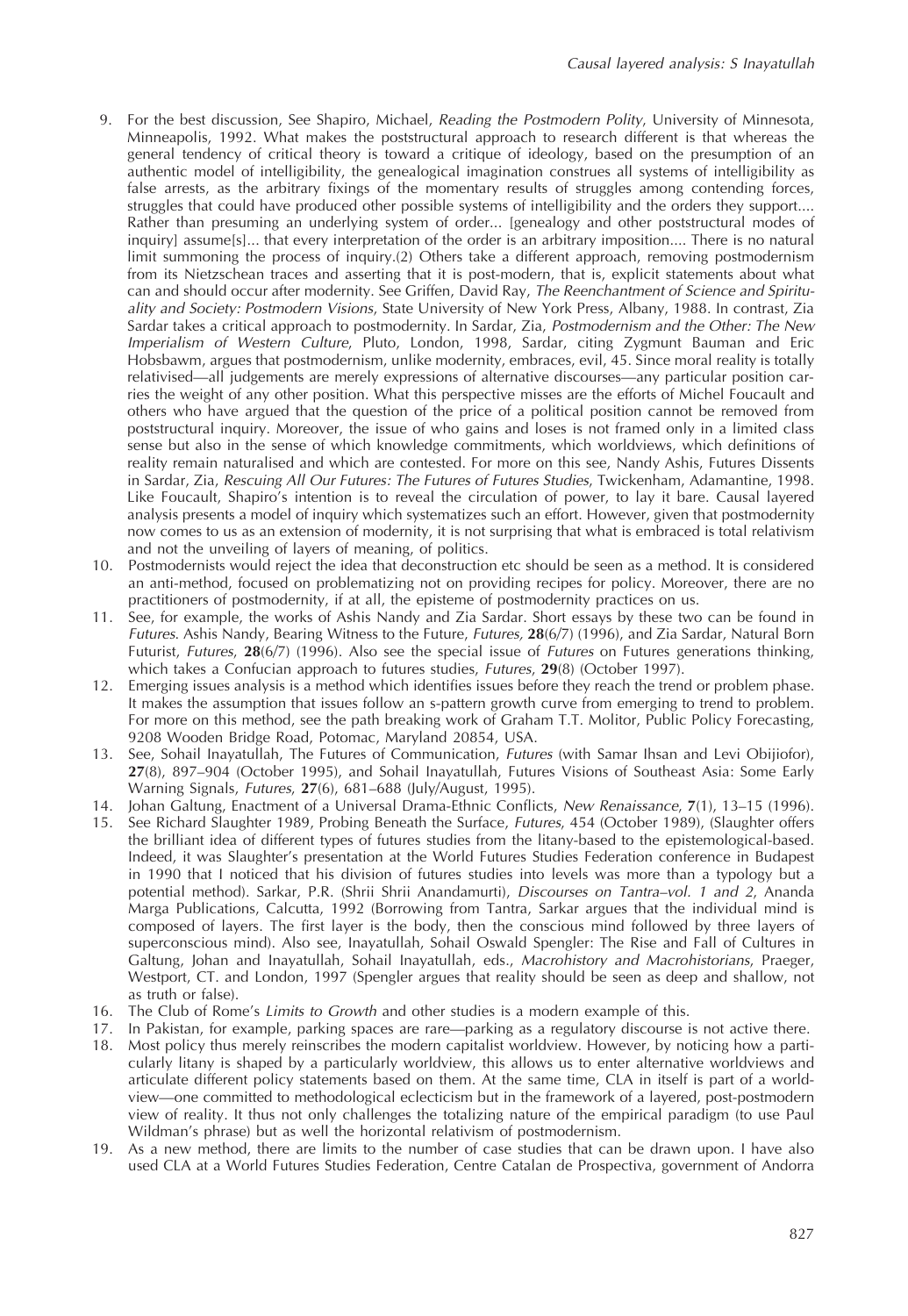and UNESCO course on the futures of communication. See, Ihsan Samar, Inayatullah, Sohail and Obijiofor, Levi, The Futures of Communication, *Futures*, **27**(8), 897–903 (1995). Paul Wildman has used the method at workshops for the Singapore Civil Service.

- 20. Perhaps: community learning, through more spiritual approaches that revive the ideas of initiation into meaning and culture systems that current educational institutions lack, wherein merely an application form suffices.
- 21. Perhaps: Focused on distant learning or interactive learning where boundaries between student and teacher, text and context disappeared.
- 22. For an exploration of these differences, see Paul Wildman and Sohail Inayatullah, Ways of knowing, culture, communication and the pedagogies of the future, *Futures*, **28**(8), 723–741 (October 1997).

#### **Appendix**

#### *Causal layered analysis*

The table below offers a systematic presentation of CLA as a method. It can be easily used as an overhead transparency.

#### **Context**

- How one frames the problem, creates the solution
- Language is not neutral but part of the analysis
- Wisest inquiry goes up and down levels of analysis and across constitutive discourses

#### **Horizontal levels**

- $\bullet$  Identification of Problem (what is the problem)
- Associated Solution (what is the solution)
- Associated Problem-Solver (who can solve it)
- Source of Information of problem (where is the problem/solution textualized)

#### **Vertical levels**

- The 'Litany' official public description of issue Problem seems unsolvable or it is up to government or power to solve it Little personal responsibility Often appearing as News. Mediated by interstate system and conventional accounts of reality. Short term approaches. Government solves the problem.
- Social Science analysis Short term historical factors uncovered Attempts to articulate causal variables (correlation, causation, theory and critique of other theories) Often State or monopolistic interest group has ownership Solution often in Civil society in interaction with other institutions (values with structures)—partnerships.